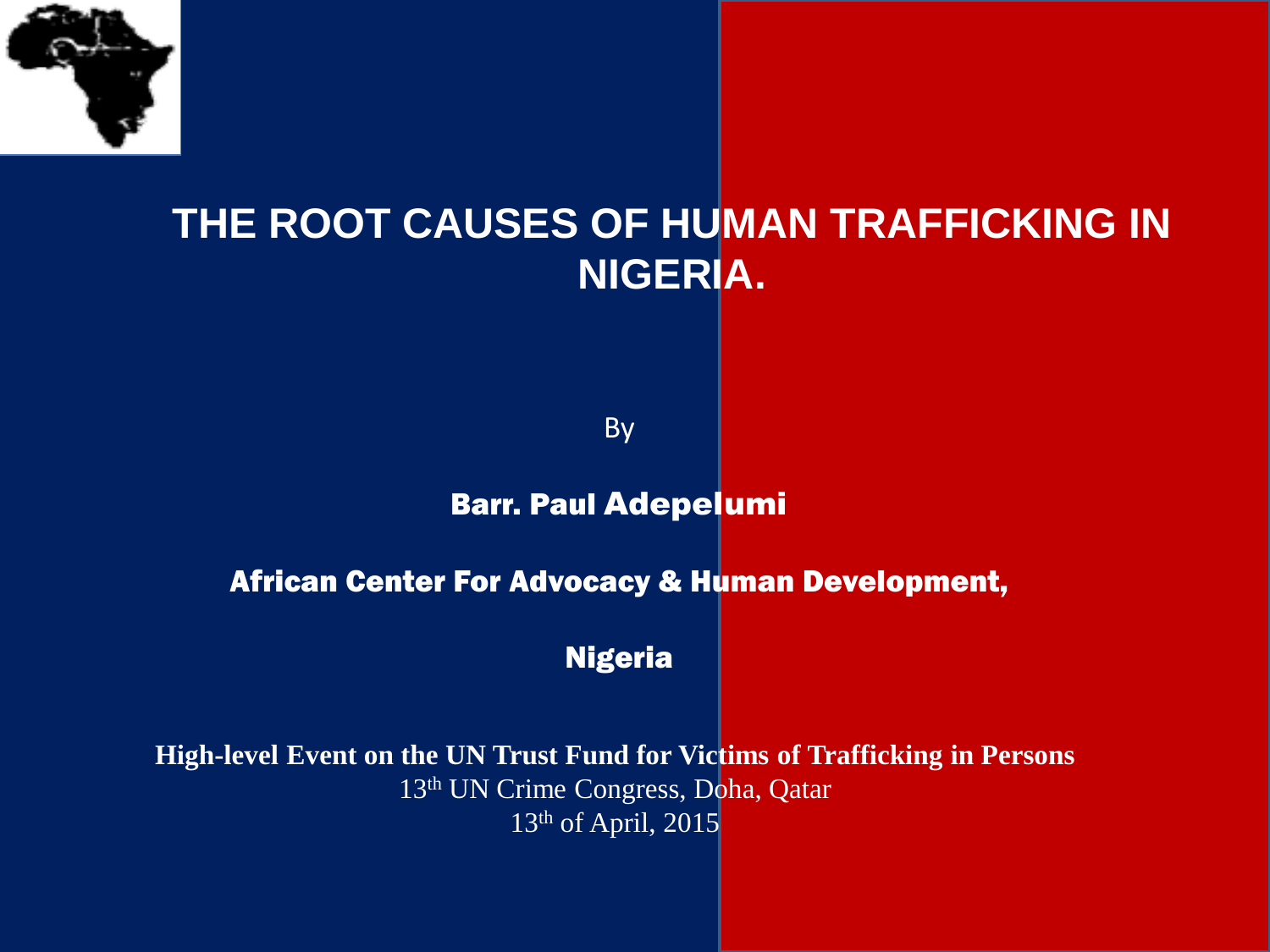

### **FACT SHEET: NIGERIA: HUMAN TRAFFICKING**

- Available reports shows that, Nigeria is a source, transit, and destination country for women and children trafficked for the purposes of forced labour and commercial sexual exploitation.
- Thousands of Nigerian girls work sex industry. Many are found or return from Europe.
- Within Nigeria, women and girls are trafficked primarily for domestic servitude and commercial sexual exploitation. Boys are trafficked for forced labour in street vending, agriculture, mining, stone quarries, and as domestic servants. There is high demand for child workers at the household level, agricultural, construction, quarries and brass melting mostly in the informal sector.
- Nigeria on the U.S. '2-Tier Watch list'

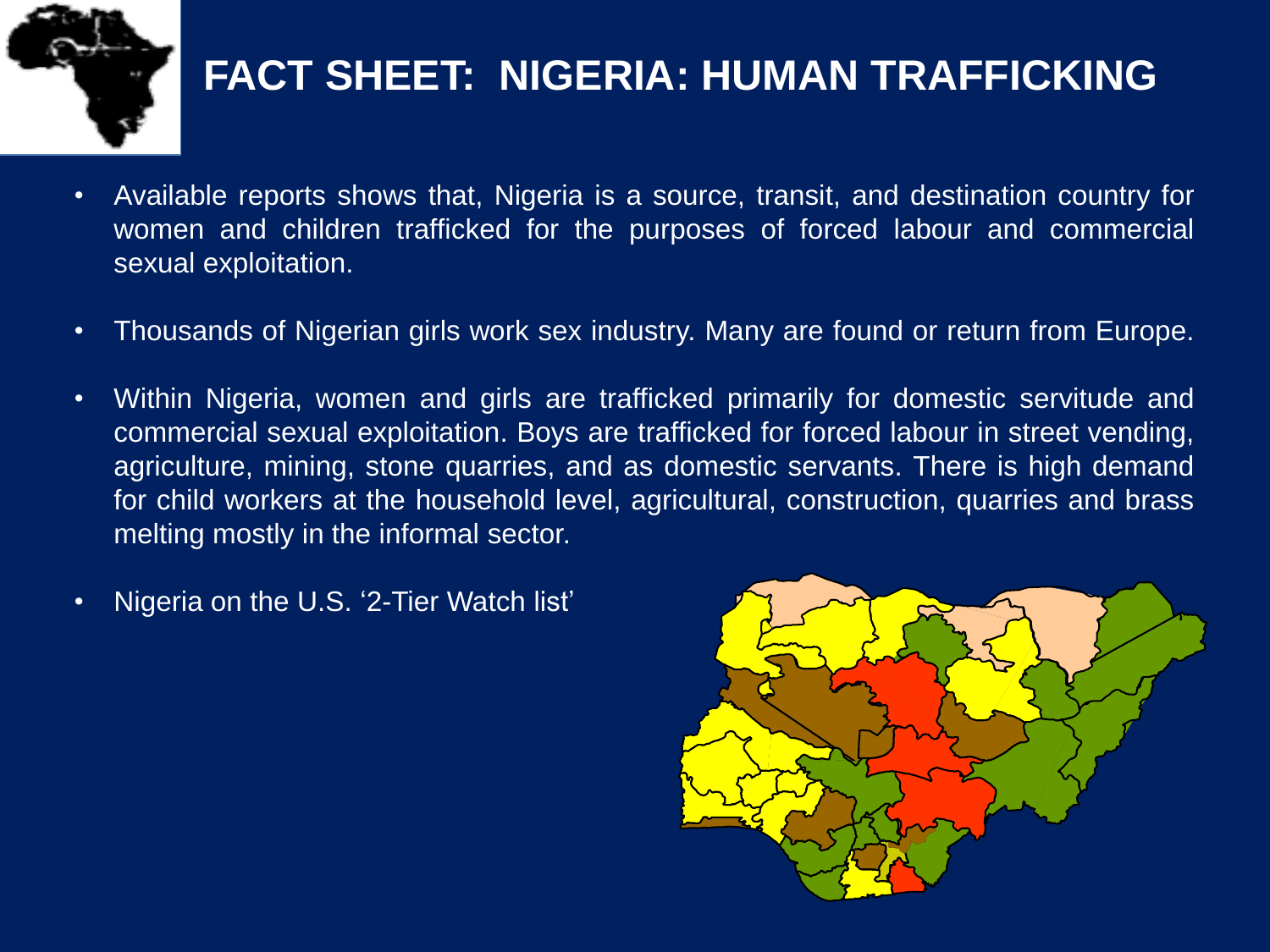

#### Poverty: widespread poverty



ILO/IPEC report shows that 8 milllion Nigerian children engaged in exploitative child labour and 40% of Nigerian street children and hawkers are trafficked children due to poverty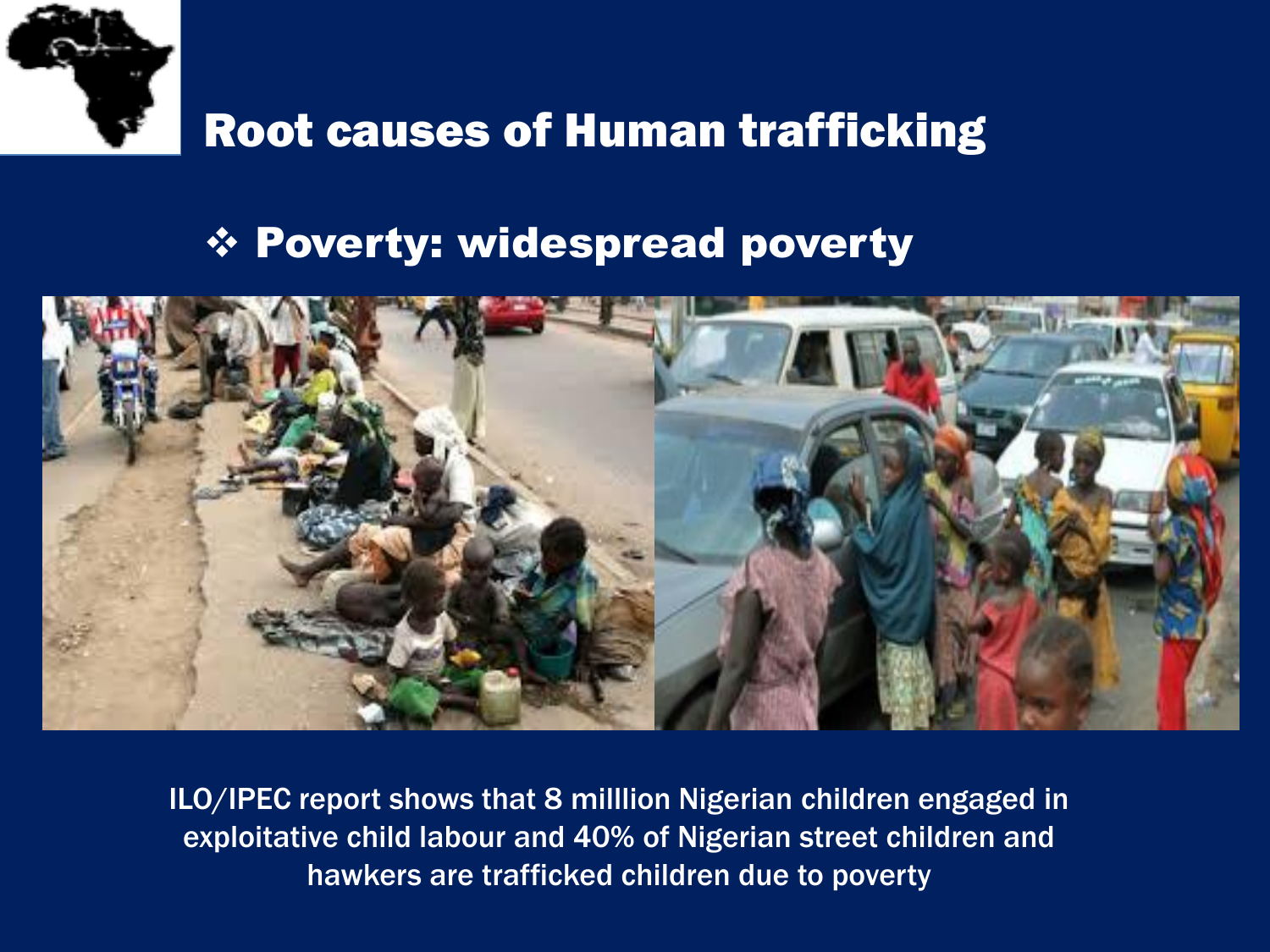

abroad



ILO report showed that the desire of Nigerian potential victims to migrate is exploited by offenders to recruit and gain initial control or cooperation, only to be replaced by more coercive measures once the victims have been moved to another State or region of the country, which may not always be the one to which they had intended to migrate.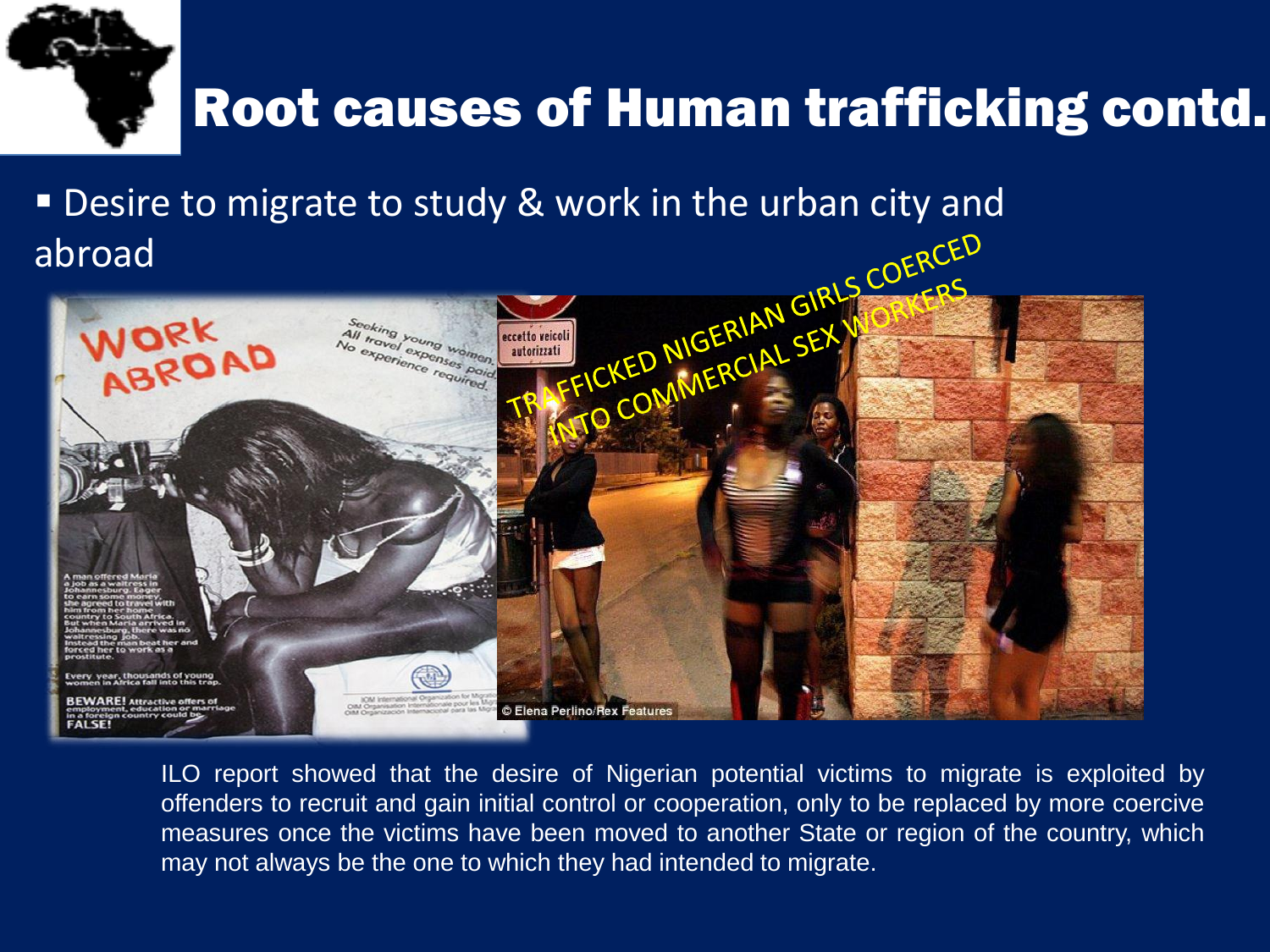

# **Conflicts:**

World Bank report showed that more than 1.5 billion people live in countries affected by violent conflict. Conflict is a push factor for trafficking, migration and poverty .In Nigeria prone conflict zone, Boko Haram trafficked children and use them as soldiers and militias. They kidnapped young girls ,sell them into slavery and forcefully married them.



Boko Haram, is recruiting and using child soldiers as young as 12-years-old, as well as abducted women and girls in the northern region of Nigeria, some of whom it later subjected to domestic servitude, forced labor, and sex slavery through forced marriages to its militants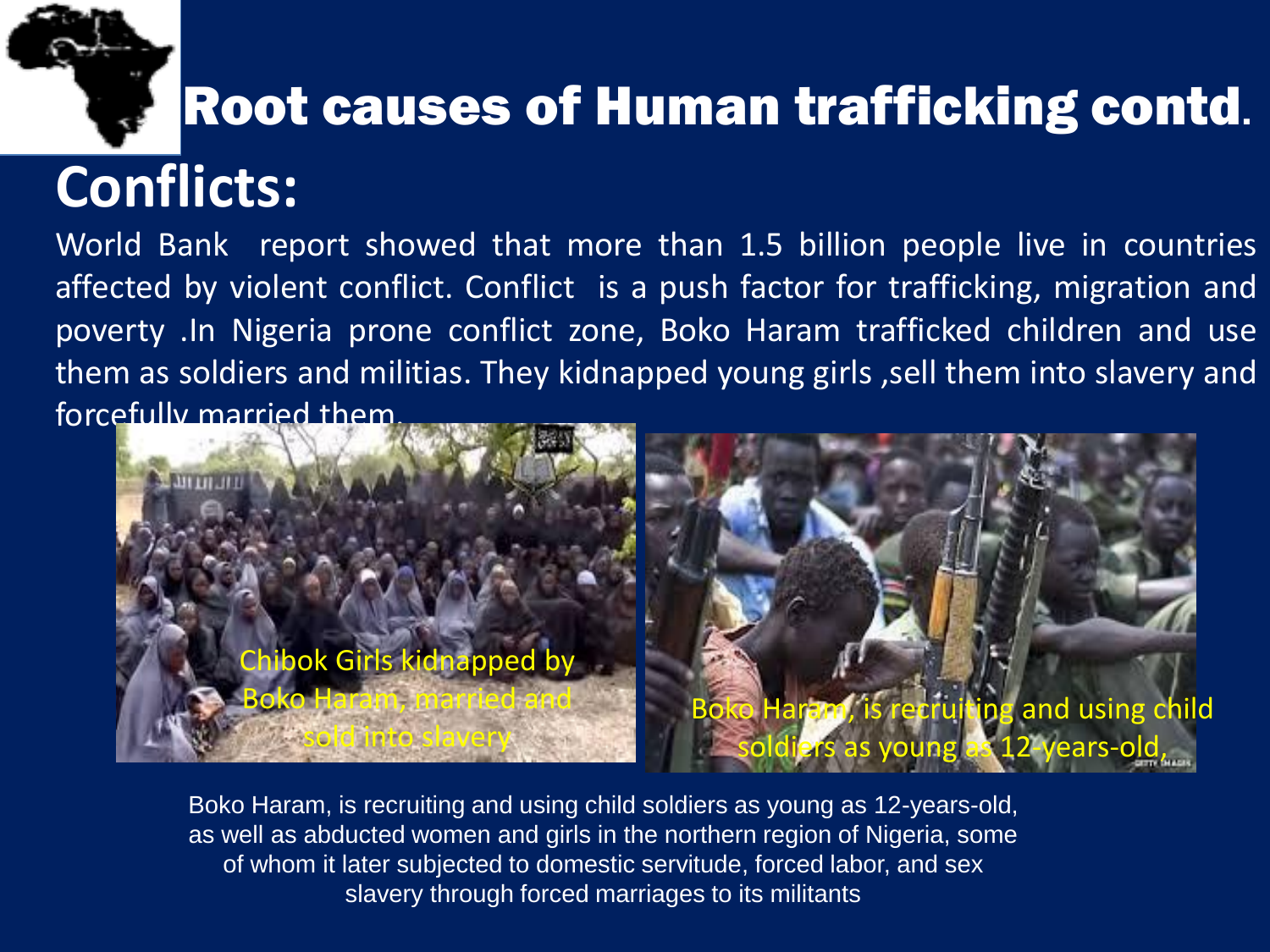

### **Weak Legal System:**

porous borders, corrupt Government officials, the involvement of international organized criminal groups or networks and limited capacity of or commitment by immigration and law enforcement officers to control borders

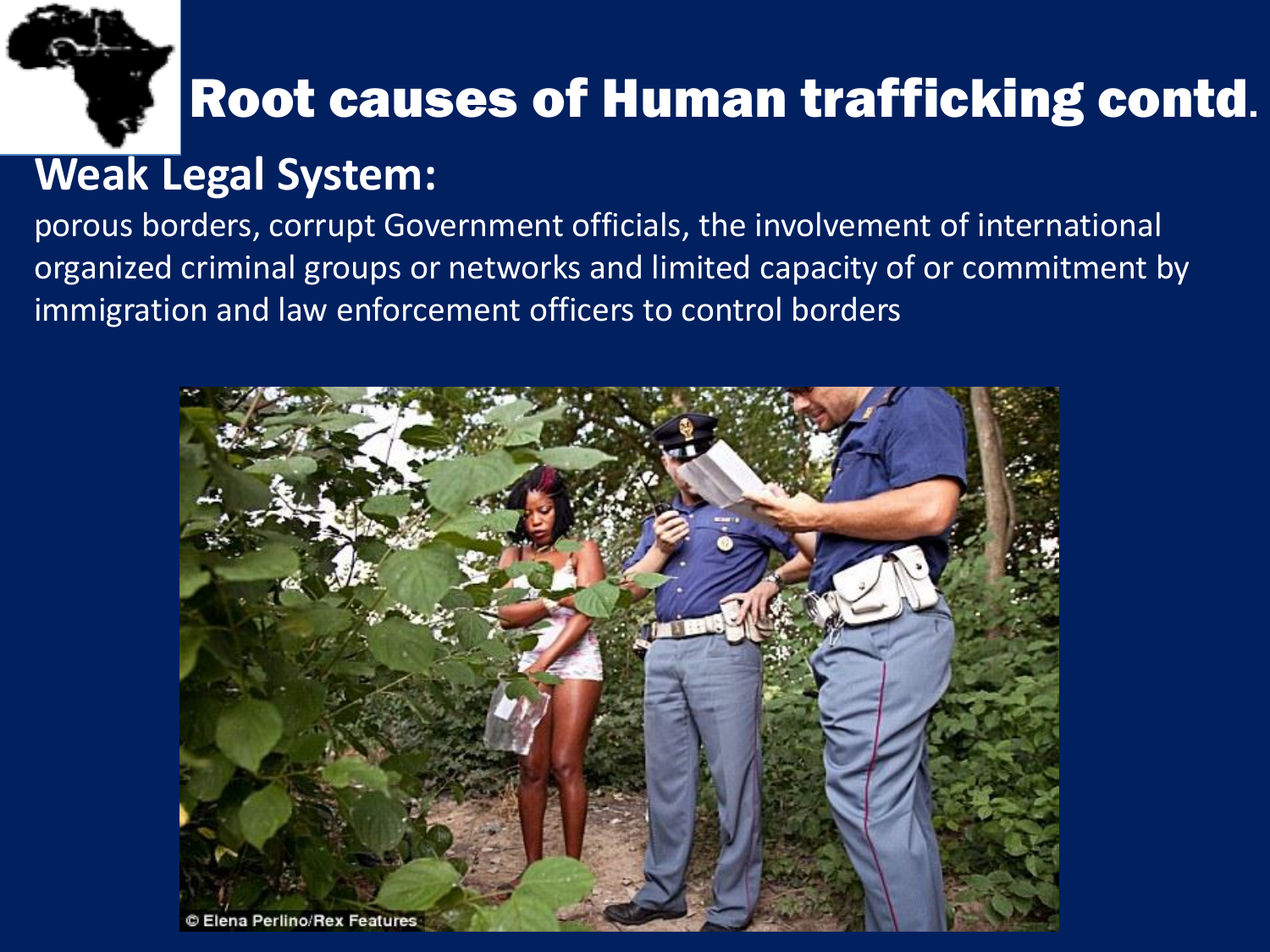

### **Lack of adequate legislation and of political will and commitment to enforce existing legislation or mandates are other factors that facilitate trafficking in persons.**

**The Government of Nigeria maintained strong anti-trafficking law enforcement efforts. The 2003 Trafficking in Persons** Law Enforcement and Administration Act, amended in 2005 to increase the penalties for trafficking offenders, prohibits all forms of human trafficking. The law prescribes penalties of five years' imprisonment or a fine not to exceed the equivalent of approximately \$645 or both for labor trafficking offenses; these penalties are not sufficiently stringent, because the law allows convicted offenders to pay a fine in lieu of prison time for labor trafficking or attempted trafficking offenses. The law prescribes penalties of 10 to 15 years' imprisonment for sex trafficking offenses or a fine of the equivalent of approximately \$1,250, or both. For sentences that include only a fine, penalties are not

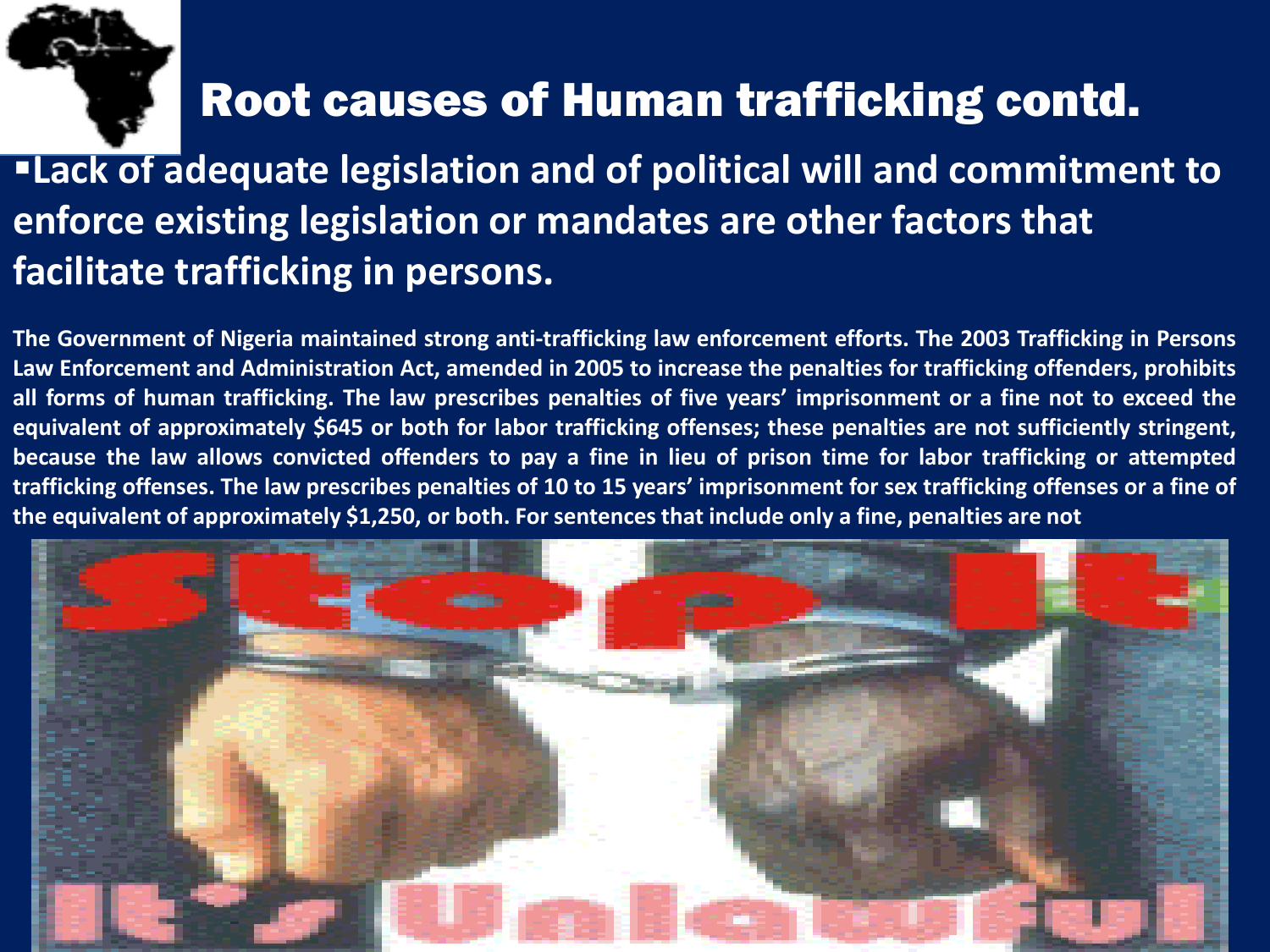

•**The practice of entrusting poor children to more affluent friends or relatives may create vulnerability. Some parents sell their children, not just for the money, but also in the hope that their children will escape a situation of chronic poverty and move to a place where they will have a better life and more opportunities.**



These are some of the children that ACAHD have rescued in the past and has supported while the traffickers have been prosecuted by government.